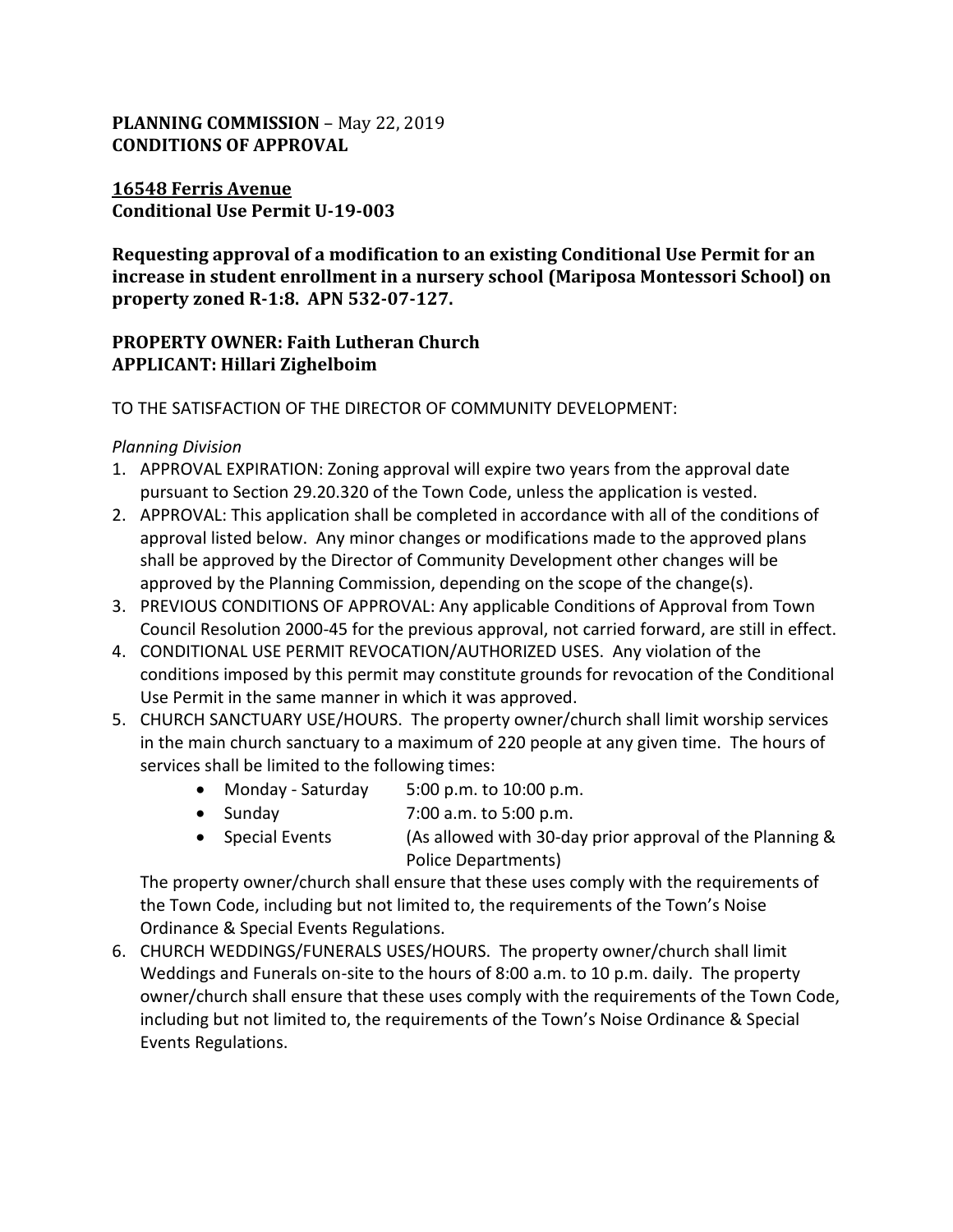- 7. CHURCH OFFICE USE/HOURS. The property owner/church shall limit the Office uses on-site to the following hours:
	- Monday Saturday 8:00 a.m. to 5:00 p.m.
	- Sunday 7:00 a.m. to 12:00 Noon
- 8. CHURCH COMMUNITY SERVICES/OUTREACH USES/HOURS: The property owner/church shall limit Community Service/Outreach uses (e.g. 12 step meetings., counseling services, Girl Scout activities, Youth Gatherings, Social Meetings, misc. classes, choir practices, Volunteer Days, etc.) to the hours of 7:00 a.m. to 10:00 p.m., daily. The property owner/church shall ensure that these uses comply with the requirements of the Town Code, including but not limited to, the requirements of the Town's Noise Ordinance & Special Events Regulations.
- 9. CHURCH COMMITTEE MEETING USES/HOURS. The property owner/church shall limit Committee Meetings to the hours of 3:00 p.m. to 12:00 Midnight, daily. The property owner/church shall ensure that these uses comply with the requirements of the Town Code, including but not limited to, the requirements of the Town's Noise Ordinance.
- 10. VACATION BIBLE SCHOOL EVENT. Once per year the property owner/church shall be allowed to conduct a vacation bible school event for parents and students. The vacation bible school event shall be allowed to continue for a maximum duration of 14 days and is limited to the hours of 8 am to 8 p.m., daily.
- 11. CHURCH SPECIAL EVENT USES/HOURS. The property owner/church may have Special Events (i.e. any on-site activity exceeding 100 people that is not specifically authorized by this use permit) with at least 90 days prior notice and preapproval of the Town Police and Planning Departments. The property owner/church shall provide the Police and Planning Departments the purpose, proposed uses, dates, times, duration, and number of persons to attend the event. The property owner/church shall ensure that these uses comply with the requirements of the Town Code, including but not limited to, the requirements of the Town's Noise Ordinance & Special Events Regulations.
- 12. CHURCH SPECIAL EVENTS TRAFFIC/PARKING CONTROL. If the Town determines that an onsite Special Event will generate more parking demand than can be reasonably accommodated by the existing on-site facilities, the property owner/church shall provide additional overflow parking which meets Town standards, stagger or modify activities/event times or days, provide an off-site park-n-ride program, and /or other measures to mitigate the parking impacts as required by the Town. The property owner/church shall provide uniformed sworn officers for traffic control during special events as required by the Chief of Police or Town designee.
- 13. CHURCH CARETAKER/PASTOR'S QUARTERS. The existing Caretaker/Pastor's quarters located in the church offices adjacent to the central play area shall not be expanded without obtaining prior approvals from the Town.
- 14. MONTESSORI SCHOOL USE/HOURS. The property owner/school operator shall limit the number of Montessori school students on-site to a maximum of 50 70 students at any given time. Any increase in enrollment will require amendment of the Conditional Use Permit for the entire facility. The property owner/school operator shall limit the school's operation to the hours of: 8:15 a.m. - 4:15 p.m., Monday through Friday. No weekend hours are permitted. The property owner/school operator shall limit school classes to the hours of